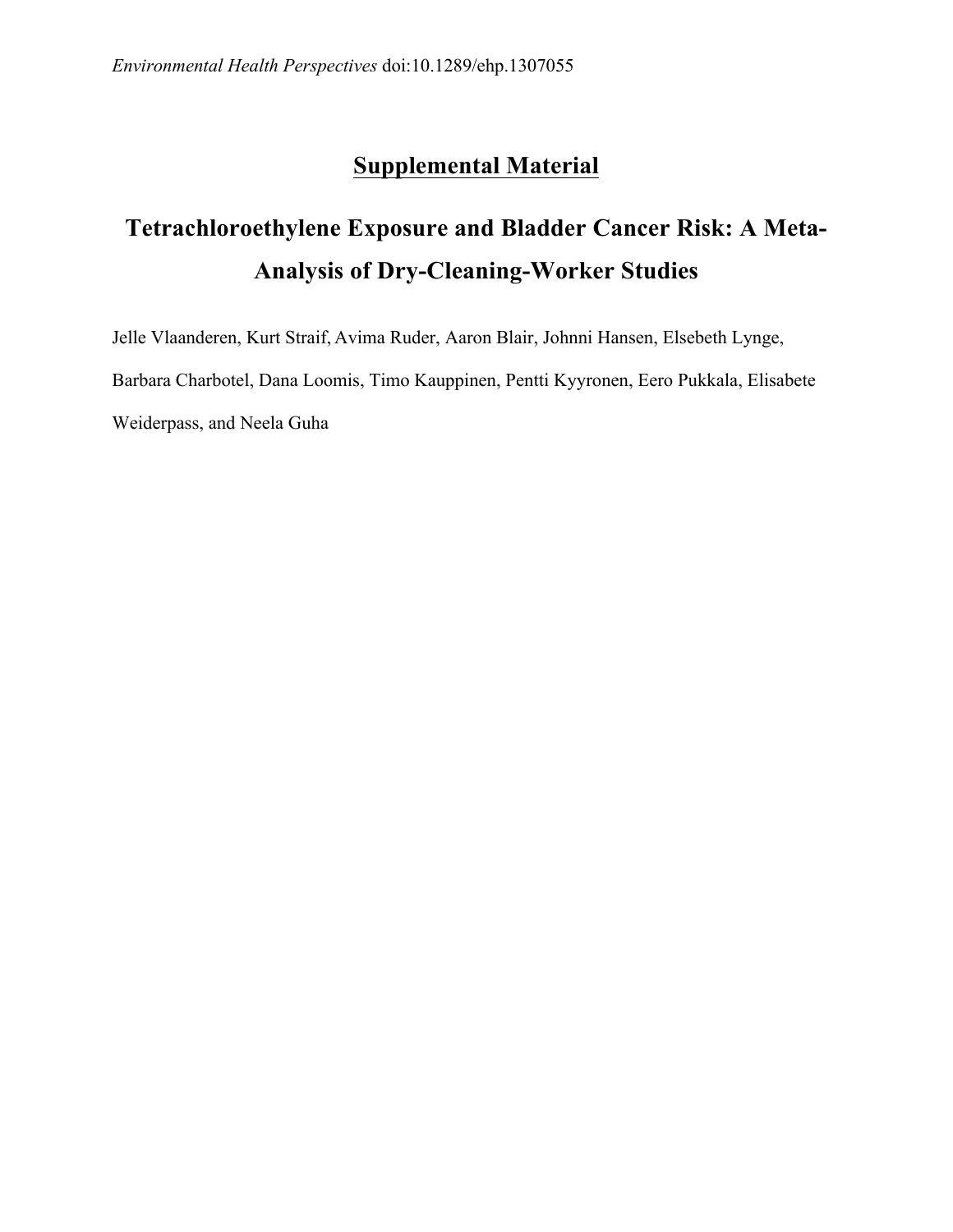| <b>Sources</b>               | <b>Study design</b> | <b>Exposure category</b>         | <b>Comments</b>                                       |
|------------------------------|---------------------|----------------------------------|-------------------------------------------------------|
| Andersen et al. 1999         | cohort              | laundry and dry cleaning workers | study population overlaps with (Pukkala et al. 2009), |
|                              |                     |                                  | which includes a larger number of individuals         |
| Aschengrau et al. 1993       | case-control        | exposure through contaminated    | extent exposure to tetrachloroethylene is unclear     |
|                              |                     | drinking water                   |                                                       |
| Boice et al. 1999            | cohort              | exposure to tetrachloroethylene  | superseded by (Lipworth et al. 2011)                  |
| Chang et al. 2005            | cohort              | workers employed in an           | extent exposure to tetrachloroethylene is unclear     |
|                              |                     | electronics factory              |                                                       |
| Duh and Asal 1984            | cohort              | laundry and dry cleaning workers | reports standardized mortality odds ratios            |
| Ji et al. 2005               | cohort              | laundry and dry cleaning workers | study population overlaps with (Pukkala et al. 2009), |
|                              |                     |                                  | which includes a larger number of individuals         |
|                              |                     |                                  |                                                       |
| Katz and Jowett 1981         | cohort              | laundry and dry cleaning workers | reports proportionate mortality ratios                |
| Lynge and Thygesen 1990      | cohort              | dry cleaning workers             | study population overlaps with (Lynge et al. 2006),   |
|                              |                     |                                  | which included a larger number of individuals         |
| Mallin 1990                  | cluster             | exposure through contaminated    | extent exposure to tetrachloroethylene is unclear     |
|                              | analysis            | drinking water                   |                                                       |
| Minder and Beer-Porizek 1992 | cohort              | laundry and dry cleaning workers | reports proportionate mortality ratios                |
|                              |                     |                                  |                                                       |
| Nakamura 1985                | cohort              | laundry and dry cleaning workers | reports proportionate mortality ratios                |
| Reulen et al. 2008           | meta-analysis       | laundry and dry cleaning workers | meta-analysis                                         |
|                              |                     |                                  |                                                       |

**Table S1.** Overview of studies excluded from the meta-analysis.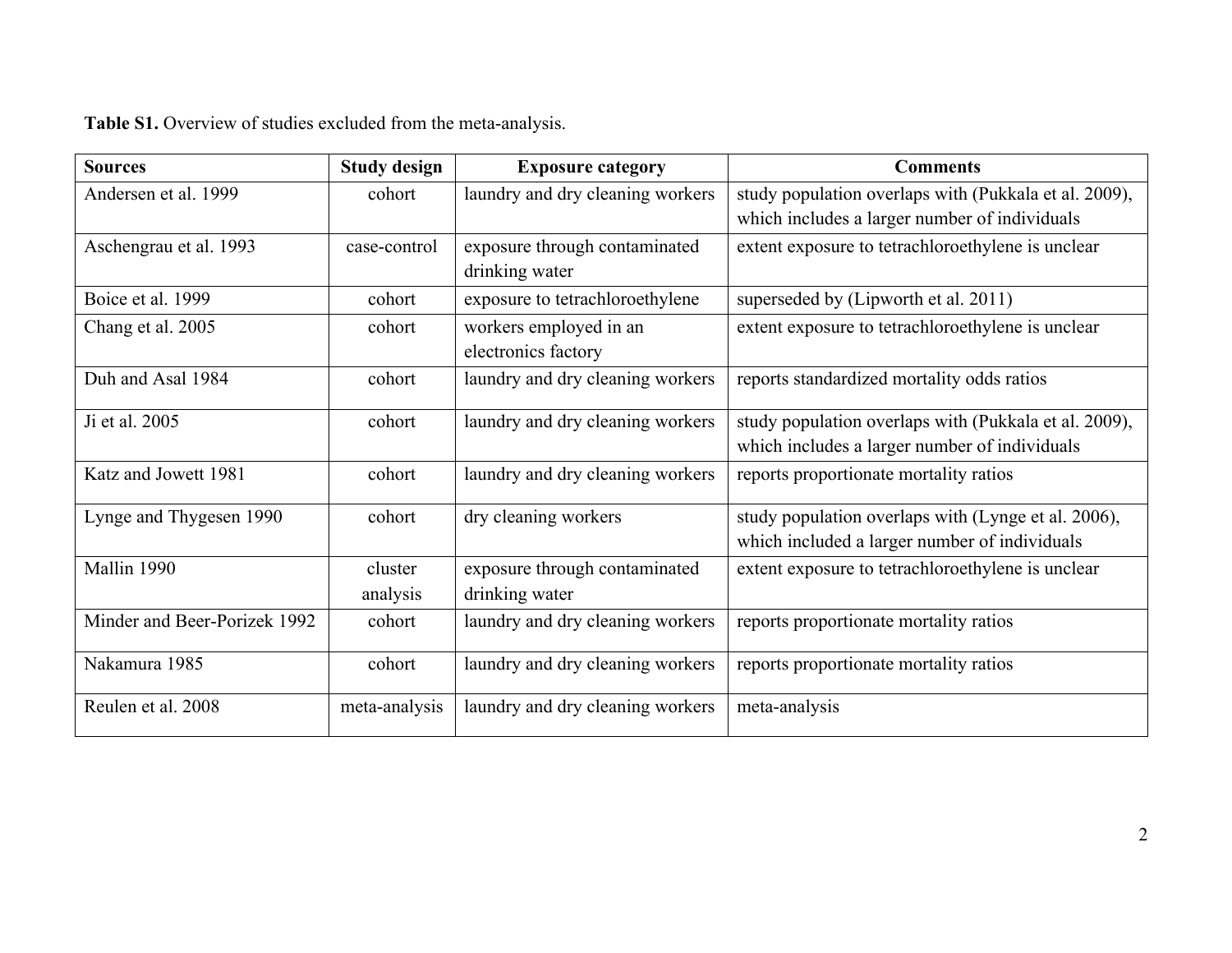| <b>Sources</b>          | <b>Study design</b> | <b>Exposure category</b>         | <b>Comments</b>                                       |
|-------------------------|---------------------|----------------------------------|-------------------------------------------------------|
| Schoenberg et al. 1984  | case-control        | dry cleaning workers             | study population overlaps with (Smith et al. 1985)    |
|                         |                     |                                  | and (Silverman et al. 1989), which both include a     |
|                         |                     |                                  | larger number of individuals. Launderers were         |
|                         |                     |                                  | included in this occupational category [personal]     |
|                         |                     |                                  | communication with Debra Silverman]                   |
| Seldén and Ahlborg 2011 | cohort              | laundry and dry cleaning workers | study population overlaps with (Pukkala et al. 2009), |
|                         |                     |                                  | which includes a larger number of individuals         |
| Smith et al. 1985       | case-control        | laundry and dry cleaning workers | study population overlaps with (Silverman et al.      |
|                         |                     |                                  | 1989, 1990)                                           |
| Sung et al. 2007        | cohort              | employee of an electronics       | extent exposure to tetrachloroethylene is unclear     |
|                         |                     | factory                          |                                                       |
| Swanson and Burns 1995  | case-control        | dry cleaning workers             | study population overlaps with (Burns and Swanson     |
|                         |                     |                                  | 1991), which includes a larger number of individuals  |
| Travier et al. 2002     | case-control        | laundry and dry cleaning workers | study population overlaps with (Pukkala et al. 2009), |
|                         |                     |                                  | which includes a larger number of individuals         |
| Walker et al. 1997      | cohort              | laundry and dry cleaning workers | reports proportionate mortality ratios                |
|                         |                     |                                  |                                                       |
| Wilson et al. 2008      | cohort              | laundry and dry cleaning workers | study population overlaps with (Pukkala et al. 2009), |
|                         |                     |                                  | which includes a larger number of individuals         |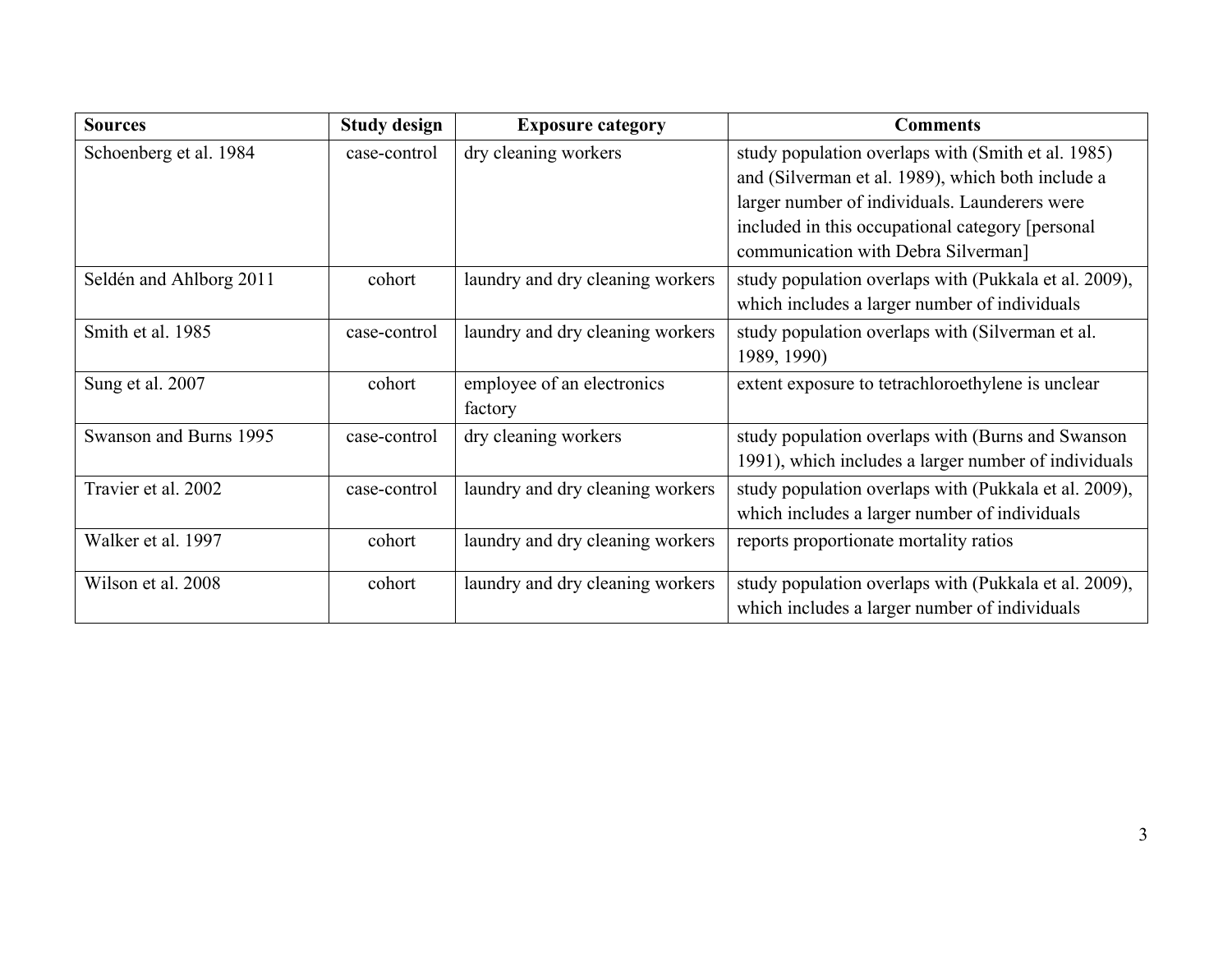## **References**

- Andersen A, Barlow L, Engeland A, Kjaerheim K, Lynge E, Pukkala E. 1999. Work-related cancer in the Nordic countries. Scand. J. Work. Environ. Health 25 Suppl 2:1–116.
- Aschengrau A, Ozonoff D, Paulu C, Coogan P, Vezina R, Heeren T, et al. 1993. Cancer risk and tetrachloroethylene-contaminated drinking water in Massachusetts. Arch. Environ. Health 48:284–92.
- Boice JD, Marano DE, Fryzek JP, Sadler CJ, McLaughlin JK. 1999. Mortality among aircraft manufacturing workers. Occup. Environ. Med. 56:581–97.
- Burns PB, Swanson GM. 1991. Risk of urinary bladder cancer among blacks and whites: the role of cigarette use and occupation. Cancer Causes Control 2:371–9.
- Chang Y-M, Tai C-F, Yang S-C, Lin RS, Sung F-C, Shih T-S, et al. 2005. Cancer incidence among workers potentially exposed to chlorinated solvents in an electronics factory. J. Occup. Health 47:171–80.
- Duh RW, Asal NR. 1984. Mortality among laundry and dry cleaning workers in Oklahoma. Am. J. Public Health 74:1278–80.
- Ji J, Granström C, Hemminki K. 2005. Occupation and bladder cancer: a cohort study in Sweden. Br. J. Cancer 92:1276–8.
- Katz RM, Jowett D. 1981. Female laundry and dry cleaning workers in Wisconsin: a mortality analysis. Am. J. Public Health 71:305–7.
- Lipworth L, Sonderman JS, Mumma MT, Tarone RE, Marano DE, Boice JD, et al. 2011. Cancer mortality among aircraft manufacturing workers: an extended follow-up. J. Occup. Environ. Med. 53:992–1007.
- Lynge E, Andersen A, Rylander L, Tinnerberg H, Lindbohm M-L, Pukkala E, et al. 2006. Cancer in persons working in dry cleaning in the Nordic countries. Environ. Health Perspect. 114:213–9.
- Lynge E, Thygesen L. 1990. Primary liver cancer among women in laundry and dry-cleaning work in Denmark. Scand. J. Work. Environ. Health 16:108–12.
- Mallin K. 1990. Investigation of a bladder cancer cluster in northwestern Illinois. Am. J. Epidemiol. 132:S96–106.
- Minder CE, Beer-Porizek V. 1992. Cancer mortality of Swiss men by occupation, 1979-1982. Scand. J. Work. Environ. Health 18 Suppl 3:1–27.
- Nakamura K. 1985. Mortality patterns among cleaning workers. Sangyo Igaku. 27:24–37.